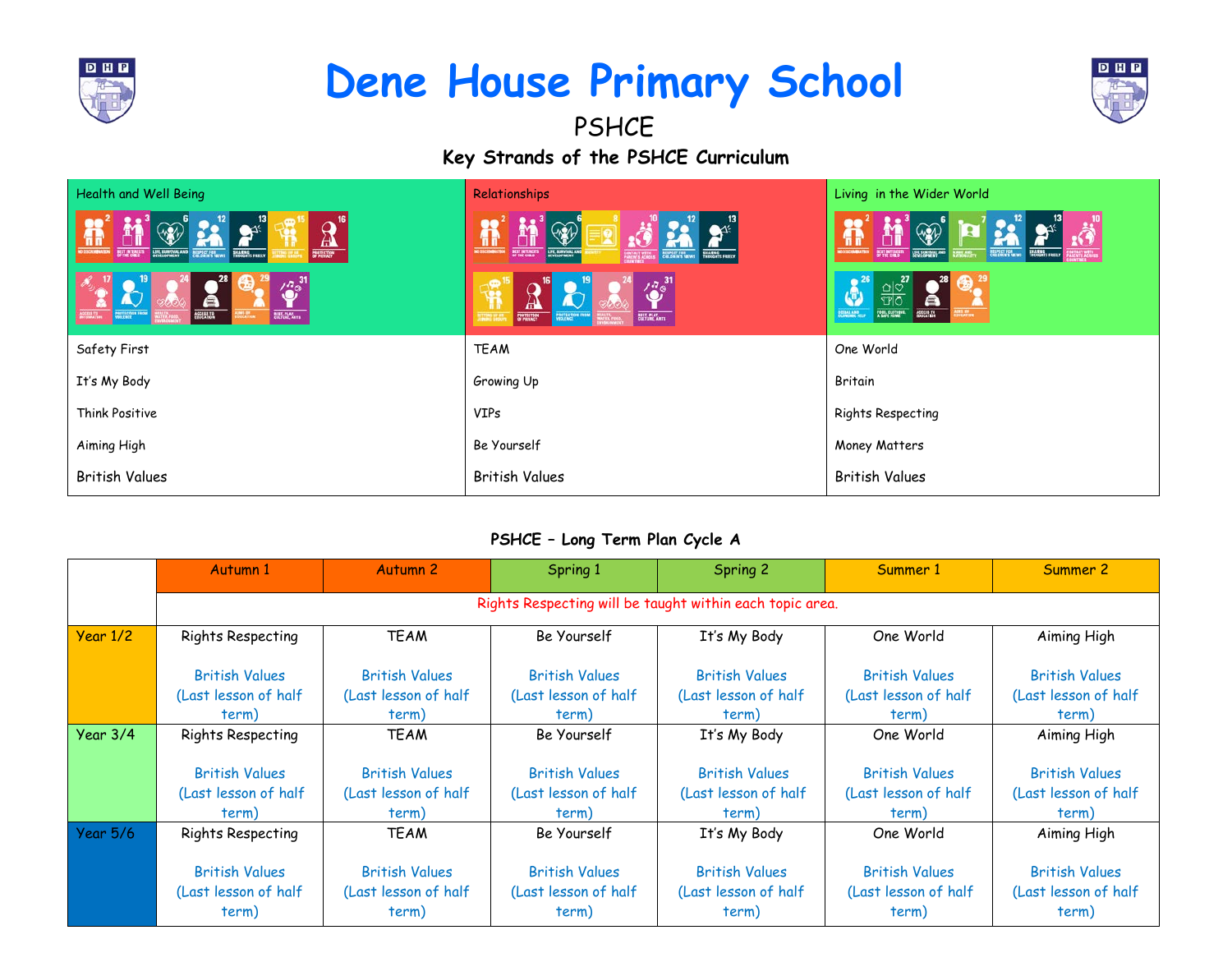### **Rights Respecting and British Values - Cycle A**

|                 | British Values - Article 2/3//6/7/12/13<br>(Last lesson of each Half Term)<br><b>Learning Intention</b>                                                                                                                                                                                                                                                                                                                                                                                                                      | Rights Respecting UNCRC Article - 2/3/6/12/13<br>(Autumn 1 + taught within each topic area across the year and in<br>other curriculum areas)<br><b>Learning Intention</b>                                                                                                                                                                                                                                                                                                                     |
|-----------------|------------------------------------------------------------------------------------------------------------------------------------------------------------------------------------------------------------------------------------------------------------------------------------------------------------------------------------------------------------------------------------------------------------------------------------------------------------------------------------------------------------------------------|-----------------------------------------------------------------------------------------------------------------------------------------------------------------------------------------------------------------------------------------------------------------------------------------------------------------------------------------------------------------------------------------------------------------------------------------------------------------------------------------------|
| <b>Year 1/2</b> | describe how they can help groups and communities they belong to;<br>recognise choices can have negative and positive consequences;<br>explain some consequences of negative and positive choices;<br>talk about why helping their neighbourhood is important;<br>describe different aspects of living in Britain;<br>give reasons why it is important to have differences;<br>identify famous British people, places and events;<br>explain what famous British people, places and events tell them about being<br>British. | know what rights are and identify rights that all people share;<br>explain how people protect their rights;<br>show respect for the rights of others;<br>explain how to behave towards someone who is different from them;<br>understand why it is important to be fair;<br>know how to make a positive difference in school and understand why this<br>is important.                                                                                                                         |
| <b>Year 3/4</b> | describe the benefits of living in a diverse and multicultural society;<br>understand why democracy is important;<br>identify how rules and laws help them;<br>identify the rights of the British people;<br>describe what being British means to others.                                                                                                                                                                                                                                                                    | explain what makes human rights universal;<br>understand the importance of The Universal Declaration of Human Rights<br>and the Declaration of the Rights of the Child;<br>explain what democracy is and how this relates to rules and human rights;<br>know that human rights are not dependent on responsibilities;<br>explain what it means to respect the rights of others and understand why<br>this is important                                                                        |
| <b>Year 5/6</b> | identify ways of showing respect to people of all faiths and ethnicities;<br>explain what it means to belong to a community;<br>identify how laws help them;<br>discuss local government in relation to democracy and human rights;<br>discuss national government in relation to democracy and human rights;<br>identify how charities and voluntary groups help meet the needs of all<br>people in the community.                                                                                                          | explain what the Universal Declaration of Human Rights is;<br>describe why children have their own rights;<br>identify that human rights take precedence over national law and cultural<br>and family traditions and practices;<br>give reasons as to why people's rights are not always met;<br>identify how we can be rights-respecting citizens;<br>describe how some ideas about human rights have changed;<br>share their thoughts on how human rights activists have changed the world. |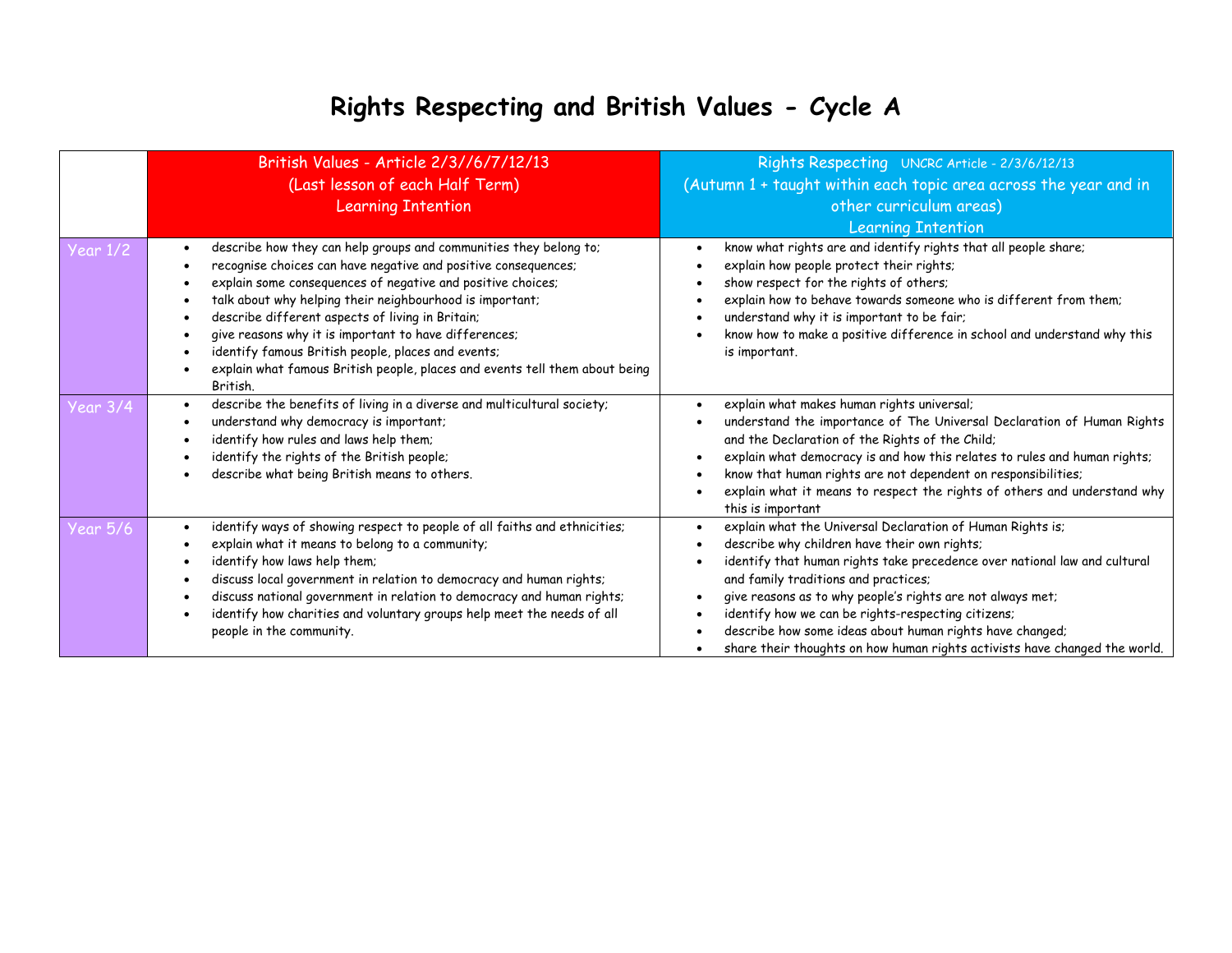| Year 1/2 Cycle A                                                                                                                                                                                                                                                                                                                                                                                                                                                                                                                                                                                                                                                                                                                                                                                                                      |                                                                                                                                                                                                                                                                                                                                                           |                                                                                                                                                                                                                                                                                                                                                                                                                                                                                                                   |                                                                                                                                                                                                                                                                                                                                  |                                                                                                                                                                                                                                                                                                                                                                                                                                                                                                                                                                                                                                                                                                                                                                                                   |                                                                                                                                                                                                                                                                                                                                                                                                                                                                                                                                                                       |  |  |
|---------------------------------------------------------------------------------------------------------------------------------------------------------------------------------------------------------------------------------------------------------------------------------------------------------------------------------------------------------------------------------------------------------------------------------------------------------------------------------------------------------------------------------------------------------------------------------------------------------------------------------------------------------------------------------------------------------------------------------------------------------------------------------------------------------------------------------------|-----------------------------------------------------------------------------------------------------------------------------------------------------------------------------------------------------------------------------------------------------------------------------------------------------------------------------------------------------------|-------------------------------------------------------------------------------------------------------------------------------------------------------------------------------------------------------------------------------------------------------------------------------------------------------------------------------------------------------------------------------------------------------------------------------------------------------------------------------------------------------------------|----------------------------------------------------------------------------------------------------------------------------------------------------------------------------------------------------------------------------------------------------------------------------------------------------------------------------------|---------------------------------------------------------------------------------------------------------------------------------------------------------------------------------------------------------------------------------------------------------------------------------------------------------------------------------------------------------------------------------------------------------------------------------------------------------------------------------------------------------------------------------------------------------------------------------------------------------------------------------------------------------------------------------------------------------------------------------------------------------------------------------------------------|-----------------------------------------------------------------------------------------------------------------------------------------------------------------------------------------------------------------------------------------------------------------------------------------------------------------------------------------------------------------------------------------------------------------------------------------------------------------------------------------------------------------------------------------------------------------------|--|--|
| Rights Respecting - UNCRC Article<br>$-2/3/6/12/13$                                                                                                                                                                                                                                                                                                                                                                                                                                                                                                                                                                                                                                                                                                                                                                                   | TEAM - Article 15/31                                                                                                                                                                                                                                                                                                                                      | Be Yourself - Article<br>8/12/13                                                                                                                                                                                                                                                                                                                                                                                                                                                                                  | It's My Body/Growing Up<br>- Article<br>12/13/16/19/24                                                                                                                                                                                                                                                                           | One World - Article 10/28/29<br>Global Goals                                                                                                                                                                                                                                                                                                                                                                                                                                                                                                                                                                                                                                                                                                                                                      | Aiming High - Article<br>15/28/29/31                                                                                                                                                                                                                                                                                                                                                                                                                                                                                                                                  |  |  |
| Learning opportunities<br>I can discuss our school's<br>Ethos and Values and their<br>importance in our school<br>community and in the wider<br>world<br>I can identify rights that are<br>$\bullet$<br>important in my class and<br>present these in a class<br>charter. I can discuss and<br>reflect upon other charters<br>in school. I can use the<br>language of duty bearers and<br>rights holders.<br>I know what rights are and<br>identify rights that all people<br>share;<br>I can explain how people<br>protect their rights;<br>I can show respect for the<br>rights of others;<br>I can explain how to behave<br>towards someone who is<br>different from them:<br>I understand why it is<br>important to be fair;<br>I know how to make a positive<br>difference in school and<br>understand why this is<br>important. | Learning Opportunities<br>I can talk about the<br>teams I belong to.<br>I can be a good<br>$\bullet$<br>listener.<br>I can explain how to<br>be kind and why it is<br>important.<br>I can talk about<br>unkind behaviour,<br>teasing and bullying.<br>I can explain how to<br>be a positive learner.<br>I can identify good<br>and not-so-good<br>choices | Learning Opportunities<br>I can talk about what<br>makes me special.<br>I can name some of the<br>different feelings I<br>have and can describe<br>how they feel.<br>I can talk about things<br>I like that make me<br>feel happy.<br>I can talk about the<br>$\bullet$<br>things that make me<br>feel unhappy or cross<br>and have ideas about<br>what to do when I have<br>these feelings.<br>I can discuss how<br>change and loss make<br>me feel.<br>I can share what I<br>think and feel with<br>confidence. | Learning Opportunities<br>I can choose what<br>happens to my body<br>I can make healthy<br>choices about sleep<br>and exercise<br>I can make healthy<br>choices about food<br>and drink<br>I know how to keep<br>my body clean<br>I know what is safe<br>to eat or drink<br>I can choose how to<br>$\bullet$<br>keep myself safe | Learning Opportunities<br>I can explore family life<br>$\bullet$<br>in different countries and<br>say how it is the same as<br>mine and how it is<br>different<br>I can discuss homes and<br>$\bullet$<br>home life from around the<br>world and say how they<br>are the same as mine and<br>how it is different<br>I can explain what it is<br>like to go to school in<br>other countries and say<br>how it is the same as or<br>different to my school<br>I can explore places<br>$\bullet$<br>where people live which<br>are different to where I<br>live<br>I can think about how<br>$\bullet$<br>people use things form<br>the earth and what<br>problems this can cause<br>I can say why it is<br>$\bullet$<br>important to care for the<br>earth and identify how I<br>can help protect it | Learning Opportunities<br>I can think of star<br>qualities I already have<br>and those I would like<br>to develop<br>I can explain how a<br>positive learning<br>attitude can help me<br>I can talk about jobs<br>that people do and tell<br>them what I want to<br>be when I grow up<br>I can understand that<br>it is a person's<br>interests and skills<br>that make them suited<br>to doing a job<br>I can think about<br>things I would like to<br>achieve in the future<br>I can think about<br>changes that might<br>happen to me and how<br>I feel about them |  |  |
|                                                                                                                                                                                                                                                                                                                                                                                                                                                                                                                                                                                                                                                                                                                                                                                                                                       |                                                                                                                                                                                                                                                                                                                                                           |                                                                                                                                                                                                                                                                                                                                                                                                                                                                                                                   |                                                                                                                                                                                                                                                                                                                                  |                                                                                                                                                                                                                                                                                                                                                                                                                                                                                                                                                                                                                                                                                                                                                                                                   |                                                                                                                                                                                                                                                                                                                                                                                                                                                                                                                                                                       |  |  |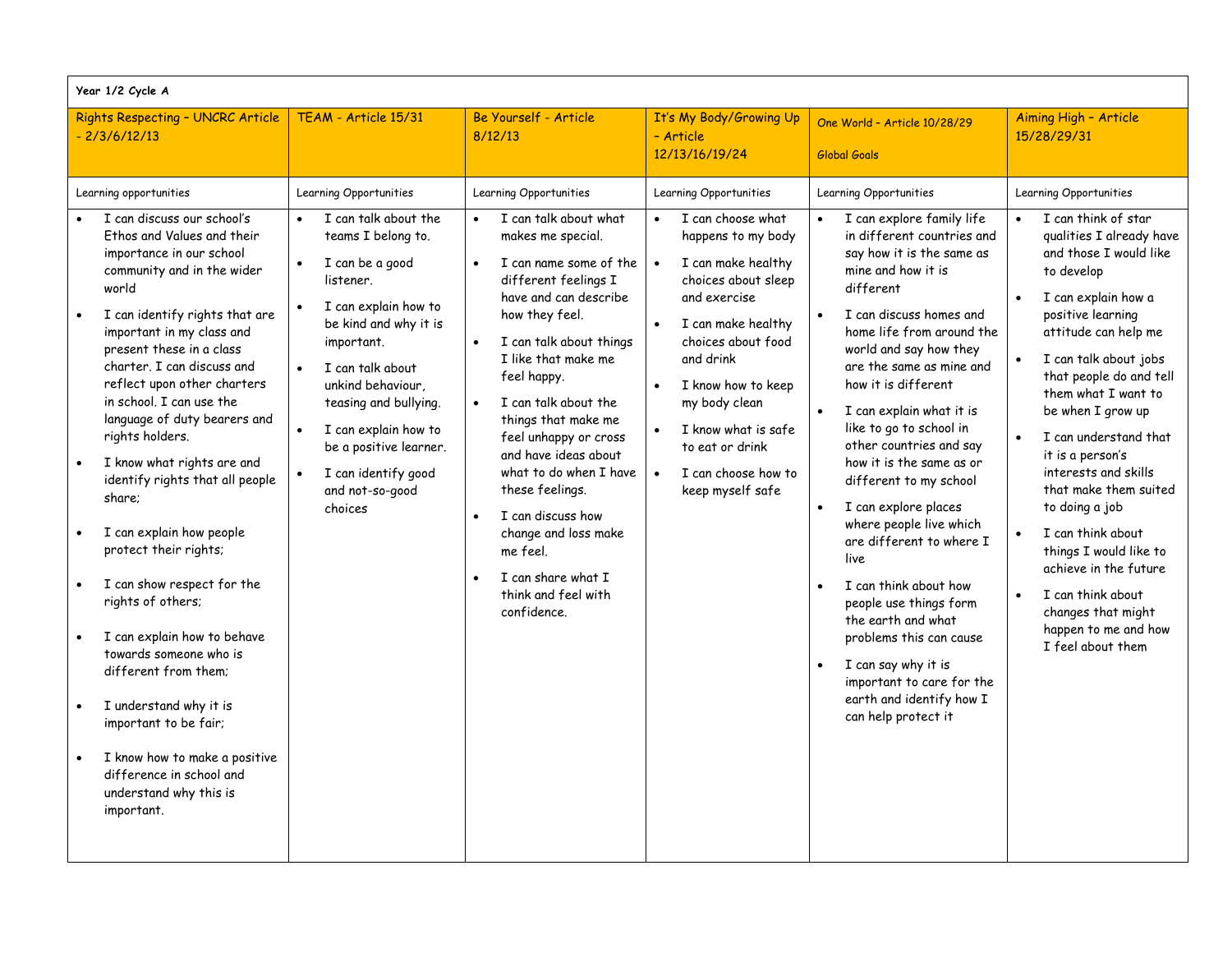| Year 3/4 Cycle A                                                                                                                                                                                                                                                                                                                                                                                                                                                   |  |                                                                                                                                                                                                                                                                                                                                                          |                                                                                                                                                                                                                                                                                                                                                                                                                                |                                                                                                                                                                                                                                                                                                                                 |                                                                                                                                                                                                                                                                                                                                                                                                                                                                                               |                                                                                                                                                                                                                                                                                                                                                                                            |
|--------------------------------------------------------------------------------------------------------------------------------------------------------------------------------------------------------------------------------------------------------------------------------------------------------------------------------------------------------------------------------------------------------------------------------------------------------------------|--|----------------------------------------------------------------------------------------------------------------------------------------------------------------------------------------------------------------------------------------------------------------------------------------------------------------------------------------------------------|--------------------------------------------------------------------------------------------------------------------------------------------------------------------------------------------------------------------------------------------------------------------------------------------------------------------------------------------------------------------------------------------------------------------------------|---------------------------------------------------------------------------------------------------------------------------------------------------------------------------------------------------------------------------------------------------------------------------------------------------------------------------------|-----------------------------------------------------------------------------------------------------------------------------------------------------------------------------------------------------------------------------------------------------------------------------------------------------------------------------------------------------------------------------------------------------------------------------------------------------------------------------------------------|--------------------------------------------------------------------------------------------------------------------------------------------------------------------------------------------------------------------------------------------------------------------------------------------------------------------------------------------------------------------------------------------|
| Rights Respecting - UNCRC Article -<br>2/3/6/12/13                                                                                                                                                                                                                                                                                                                                                                                                                 |  | TEAM - Article 15/31                                                                                                                                                                                                                                                                                                                                     | Be Yourself - Article 8/12/13                                                                                                                                                                                                                                                                                                                                                                                                  | It's My Body/Growing Up -<br>Article 12/13/16/19/24                                                                                                                                                                                                                                                                             | One World - Article 10/28/29<br>Global Goals                                                                                                                                                                                                                                                                                                                                                                                                                                                  | Aiming High - Article<br>15/28/29/31                                                                                                                                                                                                                                                                                                                                                       |
| Learning opportunities<br>I can discuss our school's<br>Ethos and Values and their<br>importance in our school<br>community and in the wider<br>world                                                                                                                                                                                                                                                                                                              |  | Learning Opportunities<br>I can talk about<br>$\bullet$<br>changes and how they<br>might make me feel<br>I can explain how and                                                                                                                                                                                                                           | Learning Opportunities<br>I can say the things<br>about myself that I am<br>proud of<br>I can identify the                                                                                                                                                                                                                                                                                                                     | Learning Opportunities<br>I know I can choose<br>what happens to my<br>body and how to say<br>no                                                                                                                                                                                                                                | Learning Opportunities<br>I can discuss ways in<br>which people's lives are<br>similar and different and<br>give reasons for these<br>differences                                                                                                                                                                                                                                                                                                                                             | Learning Opportunities<br>I can identify<br>achievements and<br>suggest how my actions<br>can help me achieve                                                                                                                                                                                                                                                                              |
| I can identify rights that are<br>important in my class and<br>present these in a class<br>charter. I can discuss and<br>reflect upon other charters in<br>school. I can use the language<br>of duty bearers and rights<br>holders.<br>I can explain what makes<br>human rights universal;<br>I understand the importance<br>of The Universal Declaration<br>of Human Rights and the<br>Declaration of the Rights of<br>the Child:<br>I can explain what democracy |  | why we might work well<br>as a team<br>I can explain how my<br>actions and my<br>behaviour affect my<br>team<br>I can pay close<br>$\bullet$<br>attention to and<br>respond considerately<br>to others<br>I can describe why<br>disputes might happen<br>and strategies to<br>resolve them<br>I can talk about my<br>responsibilities<br>towards my team | feelings I have and<br>describe how different<br>emotions feel<br>I can describe<br>$\bullet$<br>different ways to cope<br>with uncomfortable<br>feelings I may have<br>and understand why<br>this is important<br>I know how to be<br>assertive<br>I can explore messages<br>given by the media and<br>decide if they are<br>helpful or harmful<br>I can identify<br>different strategies I<br>can use if I make a<br>mistake | I understand how to<br>respect my own and<br>other people's<br>bodies<br>I can describe how<br>I have changed<br>since I was a baby<br>I know how to keep<br>my body healthy.<br>I know how to take<br>medicine safely and<br>keep safe around<br>drugs<br>I know how to make<br>better choices and<br>choose healthy<br>habits | I can explore differences<br>of opinion and identify if<br>these are fair<br>I can think about the lives<br>$\bullet$<br>of people living in other<br>places, make considered<br>decisions and give reasons<br>for my opinions<br>I can recognise how my<br>actions impact on people<br>living in different<br>countries and can identify<br>things I can do to make<br>the world a fairer place<br>I can explain what climate<br>$\bullet$<br>change is and how it<br>affects people's lives | I can identify personal<br>goals and suggest<br>actions I can take to<br>achieve them<br>I can explain how a<br>positive learning<br>attitude can help me to<br>learn new things<br>I can identify the<br>skills and attributes<br>needed to do certain<br>jobs<br>I understand that<br>gender does not limit<br>us in becoming what we<br>want to in the future<br>I can discuss what job |
| is and how this relates to rules<br>and human rights;<br>I know that human rights are<br>not dependent on<br>responsibilities;<br>I can explain what it means to<br>respect the rights of others<br>and understand why this is<br>important                                                                                                                                                                                                                        |  |                                                                                                                                                                                                                                                                                                                                                          |                                                                                                                                                                                                                                                                                                                                                                                                                                |                                                                                                                                                                                                                                                                                                                                 |                                                                                                                                                                                                                                                                                                                                                                                                                                                                                               | I can identify different<br>$\bullet$<br>organisations which help<br>people in different<br>countries who are in<br>challenging situations and<br>explain how they do this                                                                                                                                                                                                                 |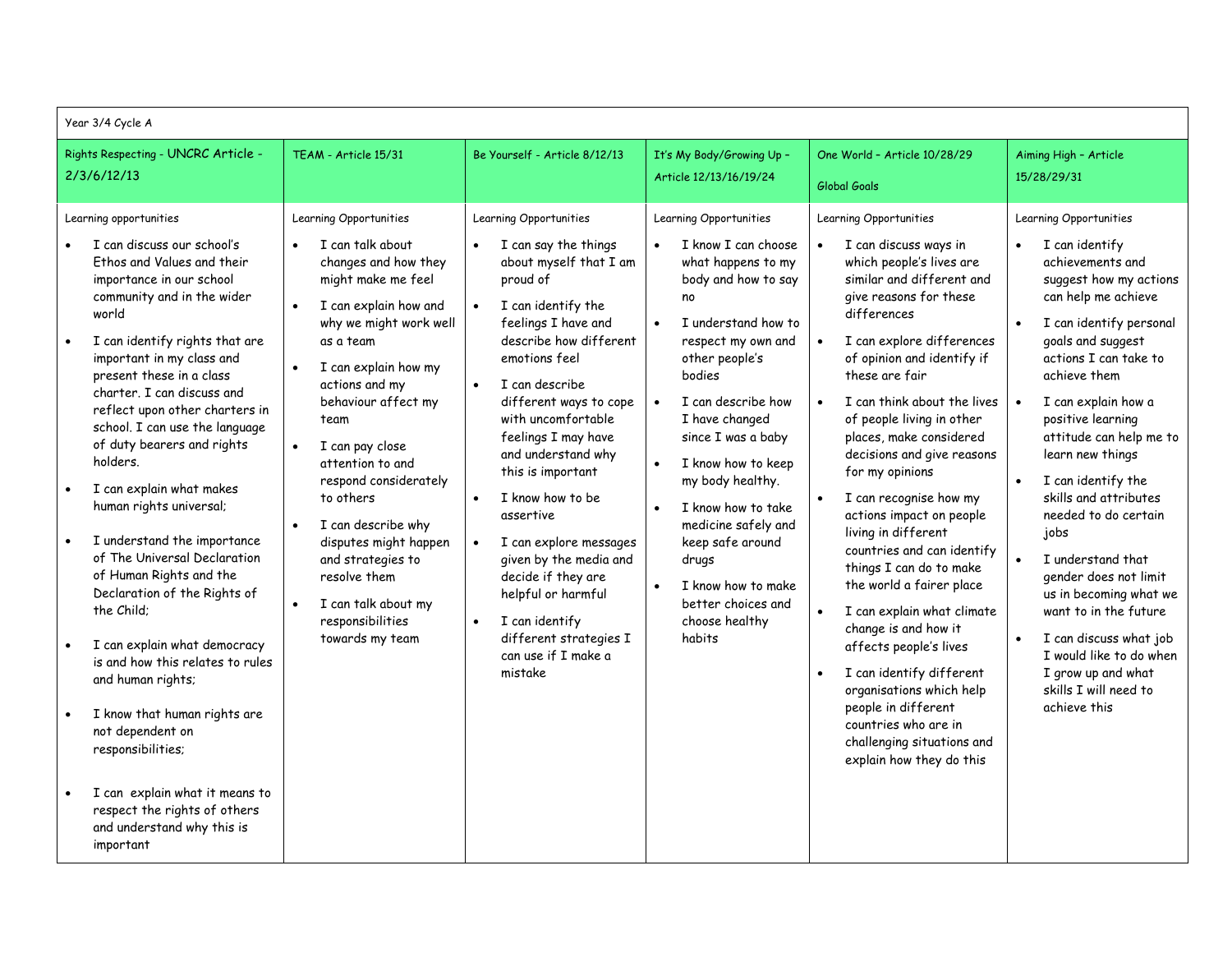#### Year 5/6 Cycle A

| Rights Respecting - UNCRC Article -<br>2/3/6/12/13                                                                                                                                                                                                                                                                                                                                                                                                                                                                                                                                                                                                                                                                                                                                                                                                                                                                                                                           | TEAM - Article 15/31                                                                                                                                                                                                                                                                                                                                                                                                                                                                                                                                | Be Yourself - Article<br>8/12/13                                                                                                                                                                                                                                                                                                                                                                                                                                                                                                                                                                                                                                                      | It's My Body - Article<br>16/19/24                                                                                                                                                                                                                                                                                                                                           | Growing Up - Article<br>16/12/13/24 - Also a Unit in<br>Cycle B                                                                                                                                                                                                                                                                                                                                                                                                                                                                                                                                                                                                                                                                                                                                                                                          | One World - Article 10/28/29<br>Global Goals                                                                                                                                                                                                                                                                                                                                                                                                                                                                                                                                                                                                         | Aiming High - Article<br>15/28/29/31                                                                                                                                                                                                                                                                                                                                                                                                                                                                                                                                                                                                                                                                                                            |
|------------------------------------------------------------------------------------------------------------------------------------------------------------------------------------------------------------------------------------------------------------------------------------------------------------------------------------------------------------------------------------------------------------------------------------------------------------------------------------------------------------------------------------------------------------------------------------------------------------------------------------------------------------------------------------------------------------------------------------------------------------------------------------------------------------------------------------------------------------------------------------------------------------------------------------------------------------------------------|-----------------------------------------------------------------------------------------------------------------------------------------------------------------------------------------------------------------------------------------------------------------------------------------------------------------------------------------------------------------------------------------------------------------------------------------------------------------------------------------------------------------------------------------------------|---------------------------------------------------------------------------------------------------------------------------------------------------------------------------------------------------------------------------------------------------------------------------------------------------------------------------------------------------------------------------------------------------------------------------------------------------------------------------------------------------------------------------------------------------------------------------------------------------------------------------------------------------------------------------------------|------------------------------------------------------------------------------------------------------------------------------------------------------------------------------------------------------------------------------------------------------------------------------------------------------------------------------------------------------------------------------|----------------------------------------------------------------------------------------------------------------------------------------------------------------------------------------------------------------------------------------------------------------------------------------------------------------------------------------------------------------------------------------------------------------------------------------------------------------------------------------------------------------------------------------------------------------------------------------------------------------------------------------------------------------------------------------------------------------------------------------------------------------------------------------------------------------------------------------------------------|------------------------------------------------------------------------------------------------------------------------------------------------------------------------------------------------------------------------------------------------------------------------------------------------------------------------------------------------------------------------------------------------------------------------------------------------------------------------------------------------------------------------------------------------------------------------------------------------------------------------------------------------------|-------------------------------------------------------------------------------------------------------------------------------------------------------------------------------------------------------------------------------------------------------------------------------------------------------------------------------------------------------------------------------------------------------------------------------------------------------------------------------------------------------------------------------------------------------------------------------------------------------------------------------------------------------------------------------------------------------------------------------------------------|
| Learning opportunities<br>I can discuss our school's Ethos<br>and Values and their importance<br>in our school community and in<br>the wider world<br>I can identify rights that are<br>important in my class and<br>present these in a class<br>charter. I can discuss and<br>reflect upon other charters in<br>school. I can use the language<br>of duty bearers and rights<br>holders.<br>I can explain what the Universal<br>Declaration of Human Rights is;<br>I can describe why children<br>have their own rights;<br>I can identify that human<br>rights take precedence over<br>national law and cultural and<br>family traditions and practices;<br>I can give reasons as to why<br>people's rights are not always<br>met;<br>I can identify how we can be<br>$\bullet$<br>rights-respecting citizens;<br>I can describe how some ideas<br>about human rights have<br>changed;<br>I can share thoughts on how<br>human rights activists have<br>changed the world. | Learning Opportunities<br>I can talk about<br>the attributes of<br>a good team<br>I can accept that<br>people have<br>different opinions<br>and know that I<br>can politely<br>disagree with<br>others and offer<br>my own opinion<br>I can work<br>$\bullet$<br>collaboratively to<br>complete a task<br>I can compromise<br>to ensure a task<br>is completed<br>I can reflect on<br>the need to care<br>for individuals<br>within a team<br>I can understand<br>the share<br>responsibilities in<br>helping a team to<br>function<br>successfully | Learning Opportunities<br>I can explain why<br>$\bullet$<br>everyone is<br>unique and can<br>understand why<br>this should be<br>celebrated and<br>respected<br>I can explain why<br>I should share my<br>own thoughts and<br>feelings and know<br>how to do this<br>I can explore<br>$\bullet$<br>uncomfortable<br>feelings and<br>understand how<br>to manage them<br>I can understand<br>why we<br>sometimes feel<br>shy or nervous<br>and know how to<br>manage these<br>feelings<br>I can identify<br>when I might<br>have to make<br>different choices<br>from these<br>around me<br>I can explore how<br>it feels to make<br>mistakes and<br>describe how I<br>can make amends | Learning Opportunities<br>I know that my<br>body belongs to me<br>and have control<br>over what happens<br>to it<br>I understand why<br>getting enough<br>sleep is important<br>I know how to take<br>care of my changing<br>body<br>I understand what<br>a positive body<br>image is<br>I can make<br>informed choices to<br>look after my<br>physical and mental<br>health | Learning Opportunities<br>I can describe male and<br>female body parts and<br>explain what these are<br>for (School Nurse)<br>I can describe how<br>boys' bodies will change<br>as they go through<br>puberty (School Nurse)<br>I can describe how<br>girls' bodies will change<br>as they go through<br>puberty (School Nurse)<br>I can describe the<br>changes people's bodies<br>go through during<br>puberty and how we can<br>look after our changing<br>bodies (School Nurse)<br>I can describe how<br>thoughts and feelings<br>may change during<br>puberty and suggest<br>how we deal with those<br>feelings (School Nurse)<br>I can describe the<br>feelings people will<br>experience as they<br>grow up<br>I understand that<br>$\bullet$<br>there are many<br>different types of<br>relationships and<br>families (Educate and<br>Celebrate) | Learning Opportunities<br>I can talk about and<br>$\bullet$<br>understand how we<br>can be responsible<br>global citizens<br>I can describe what<br>global warming is and<br>what we can do to<br>prevent it from<br>getting worse<br>I can explain how our<br>energy use can harm<br>the environment and<br>describe what we can<br>do to help<br>I can describe how we<br>can use water<br>responsibly and<br>understand the<br>importance of doing<br>this<br>I can understand what<br>biodiversity is and<br>explain the<br>importance of doing<br>all we can to<br>encourage it<br>I can make choices<br>which make the world<br>a better place | Learning Opportunities<br>I can understand<br>how people learn<br>new things and<br>achieve certain<br>goals<br>I can understand<br>what a positive<br>attitude towards<br>learning is and<br>how it can help us<br>to succeed in life<br>I can identify<br>$\bullet$<br>opportunities<br>that may become<br>available to mean<br>the future and I<br>am aware of how<br>to make the most<br>of them<br>I understand that<br>$\bullet$<br>gender does not<br>determine what<br>jobs people can<br>do<br>I can understand<br>why it is<br>important to work<br>and to develop<br>certain skills to<br>prepare for the<br>world of work<br>I can discuss my<br>$\bullet$<br>goals for the<br>future and the<br>steps I need to<br>take to achieve |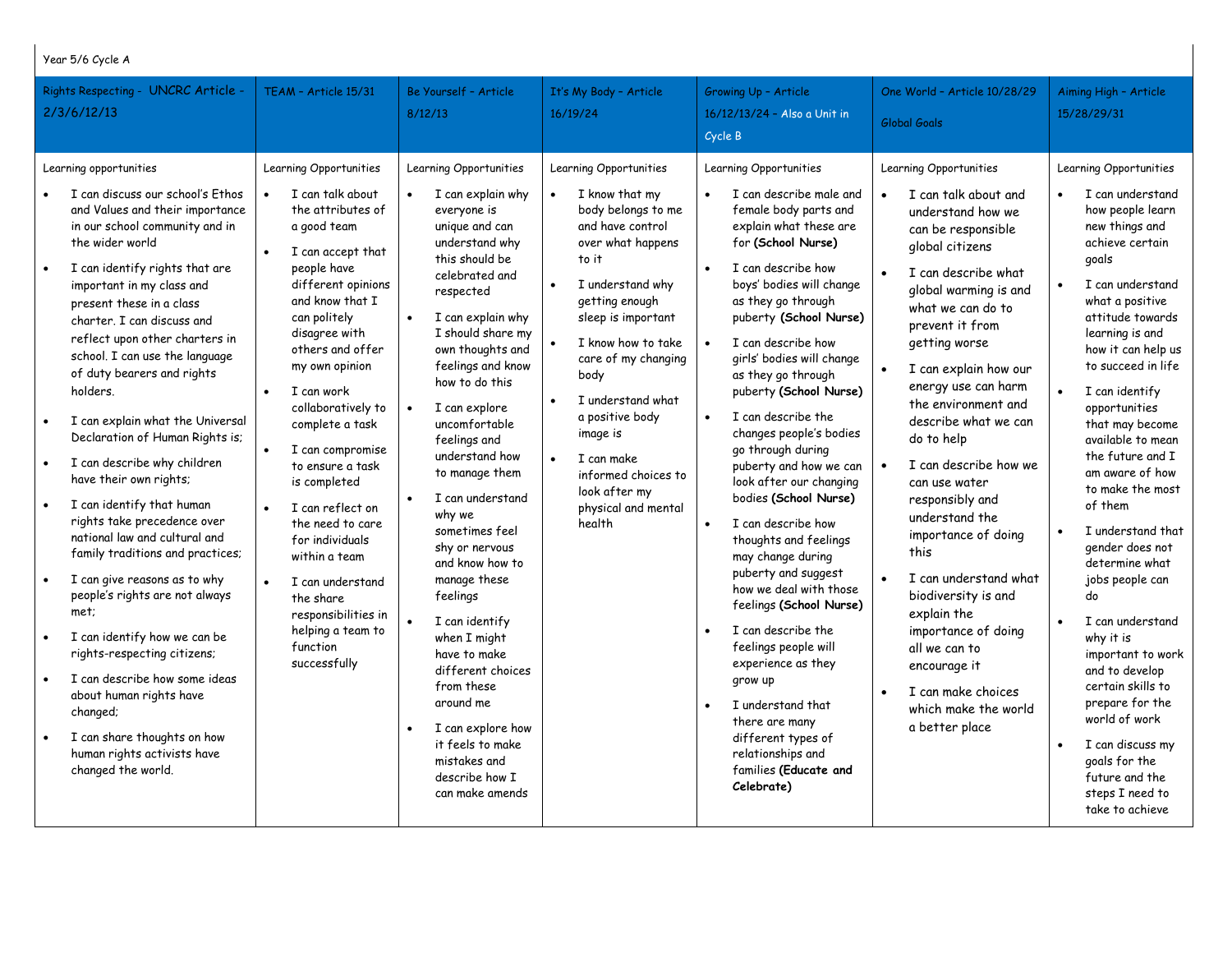## **PSHCE – Long Term Plan Cycle B**

|                 | Autumn 1                                                 | <b>Autumn 2</b>       | Spring 1              | Spring 2              | Summer 1              | Summer 2              |  |  |  |
|-----------------|----------------------------------------------------------|-----------------------|-----------------------|-----------------------|-----------------------|-----------------------|--|--|--|
|                 | Rights Respecting will be taught within each topic area. |                       |                       |                       |                       |                       |  |  |  |
| Year 1/2        | <b>Rights Respecting</b>                                 | Think Positive        | Money Matters         | <b>VIPS</b>           | Growing Up            | Safety First          |  |  |  |
|                 | <b>British Values</b>                                    | <b>British Values</b> | <b>British Values</b> | <b>British Values</b> | <b>British Values</b> | <b>British Values</b> |  |  |  |
|                 | (Last lesson of                                          | (Last lesson of       | (Last lesson of       | (Last lesson of       | (Last lesson of       | (Last lesson of       |  |  |  |
|                 | half term)                                               | half term)            | half term)            | half term)            | half term)            | half term)            |  |  |  |
| Year 3/4        | <b>Rights Respecting</b>                                 | <b>Think Positive</b> | Money Matters         | <b>VIPS</b>           | Growing Up            | Safety First          |  |  |  |
|                 | <b>British Values</b>                                    | <b>British Values</b> | <b>British Values</b> | <b>British Values</b> | <b>British Values</b> | <b>British Values</b> |  |  |  |
|                 | (Last lesson of                                          | (Last lesson of       | (Last lesson of       | (Last lesson of       | (Last lesson of       | (Last lesson of       |  |  |  |
|                 | half term)                                               | half term)            | half term)            | half term)            | half term)            | half term)            |  |  |  |
| <b>Year 5/6</b> | <b>Rights Respecting</b>                                 | <b>Think Positive</b> | Money Matters         | <b>VIPS</b>           | Growing Up            | Safety First          |  |  |  |
|                 | <b>British Values</b>                                    | <b>British Values</b> | <b>British Values</b> | <b>British Values</b> | <b>British Values</b> | <b>British Values</b> |  |  |  |
|                 | (Last lesson of                                          | (Last lesson of       | (Last lesson of       | (Last lesson of       | (Last lesson of       | (Last lesson of       |  |  |  |
|                 | half term)                                               | half term)            | half term)            | half term)            | half term)            | half term)            |  |  |  |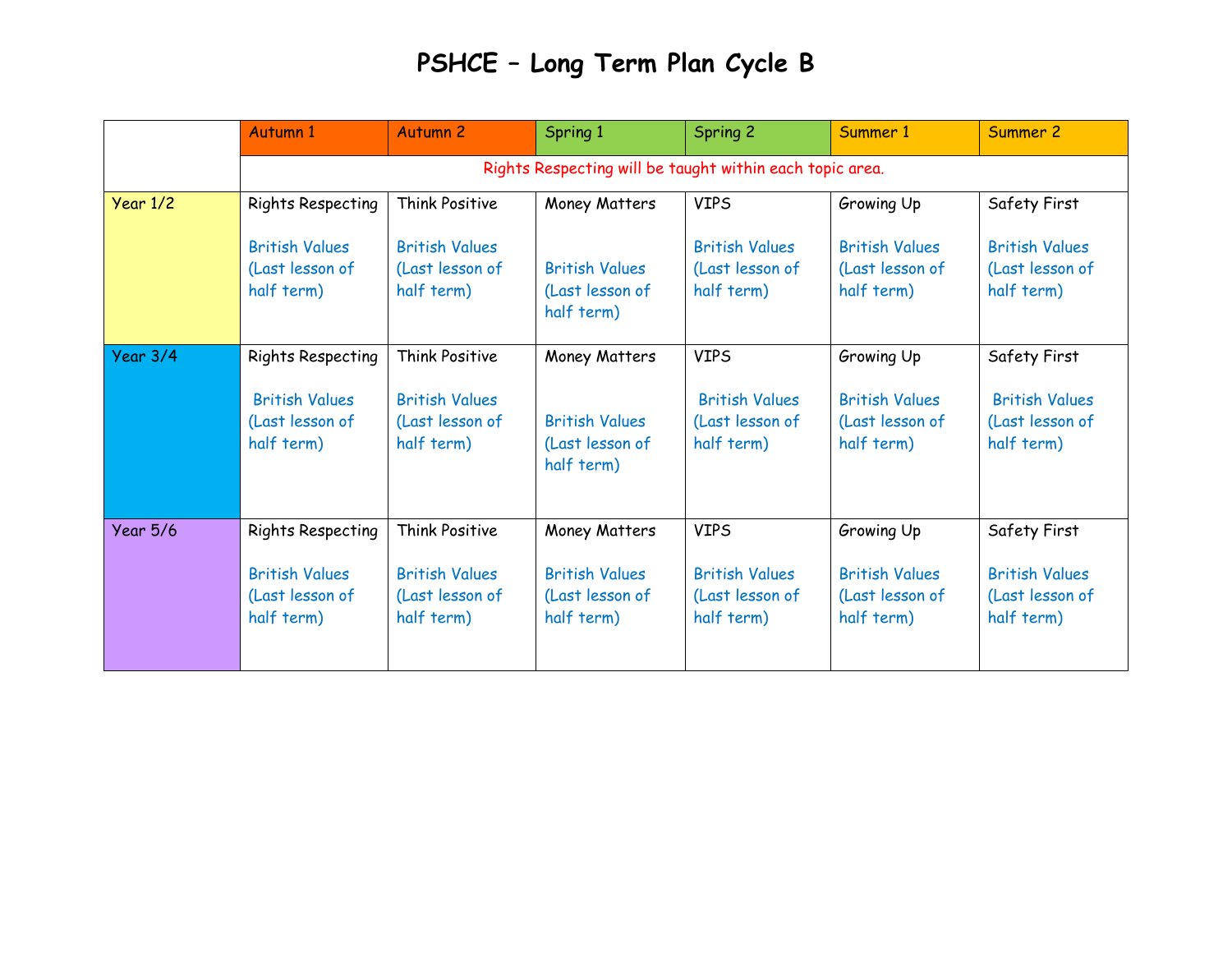## **Rights Respecting and British Values - Cycle B**

| Year $1/2$ | British Values - Article 2/3//6/7/12/13<br>(Last lesson of each Half Term)<br><b>Learning Intention</b><br>talk about the benefits of helping a community;<br>describe how other people are affected by choices they make;<br>give more detailed reasons why it is important to help their neighbourhood;                                                                                                                                                           | Rights Respecting UNCRC Article - 2/3/6/12/13<br>(Autumn 1 + taught within each topic area across the year and in<br>other curriculum areas)<br><b>Learning Intention</b><br>begin to identify and discuss that not all people's rights are met and the<br>consequences of this;<br>consider how they can help protect the rights of others;                  |
|------------|---------------------------------------------------------------------------------------------------------------------------------------------------------------------------------------------------------------------------------------------------------------------------------------------------------------------------------------------------------------------------------------------------------------------------------------------------------------------|---------------------------------------------------------------------------------------------------------------------------------------------------------------------------------------------------------------------------------------------------------------------------------------------------------------------------------------------------------------|
|            | describe how they can make all people feel happy and welcome;<br>begin to understand the idea of respect;<br>identify that people have different opinions.                                                                                                                                                                                                                                                                                                          | discuss the feelings associated with showing respect and feeling respected;<br>encourage others to show respect for differences among people;<br>take an active role in making a positive difference in school.                                                                                                                                               |
| Year 3/4   | show empathy for situations where people are not living in a democracy;<br>think in detail about what society would be like without rules and laws;<br>explain in detail their own thoughts on human rights;<br>discuss with confidence why showing respect and being tolerant of others<br>is important;<br>identify how respect of differing opinions and ideas to their own can be<br>shown.                                                                     | help others to understand what their rights are;<br>reflect on how they can put democracy into action;<br>identify what they can do to respect the rights of others to a greater<br>extent:<br>consider how they can challenge harmful stereotypes.                                                                                                           |
| Year 5/6   | show empathy for different people, including those who might have<br>experience of not being respected;<br>think in detail about what society would be like without rules and laws;<br>explain in detail how they can make a positive contribution to their<br>community; discuss, with confidence, how they could be actively involved in<br>local and national government;<br>identify how they can make a positive difference to their community and<br>country. | reflect on how they can help to uphold children's rights;<br>show empathy for people in situations where there are human rights issues;<br>encourage others to be rights-respecting;<br>give detailed reasons for changes in ideas about human rights;<br>reflect on how they can take actions and make choices which have a<br>positive impact on the world. |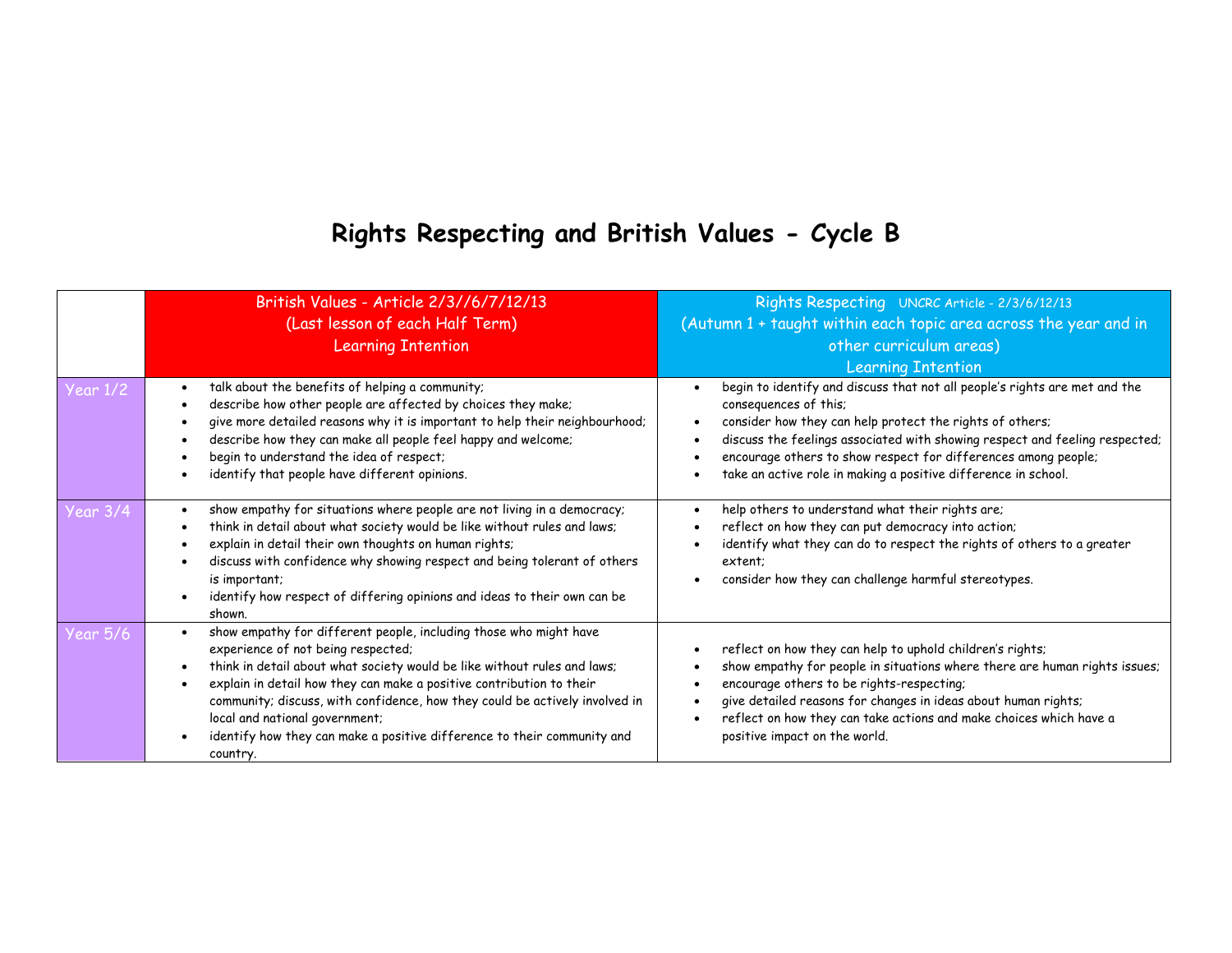#### Year 1/2 Cycle B

| Rights Respecting - UNCRC Article -                                                                                                                                                                                                                                                                                                                                                                                                                                                                                                                                                                                                                                                                                                                                                                                       | Think Positive - Article                                                                                                                                                                                                                                                                                                                                                                                                                                                                                                                                      | Money Matters - Article                                                                                                                                                                                                                                                                                                                                                                                                                                                                                                                 | VIPS - Article 10/12/13/15/31                                                                                                                                                                                                                                                                                                                                                                                                                                                    | It's My Body/Growing up -                                                                                                                                                                                                                                                                                                                                                                                                                                                                                                                 | Safety First - Article                                                                                                                                                                                                                                                                                                                                                  |
|---------------------------------------------------------------------------------------------------------------------------------------------------------------------------------------------------------------------------------------------------------------------------------------------------------------------------------------------------------------------------------------------------------------------------------------------------------------------------------------------------------------------------------------------------------------------------------------------------------------------------------------------------------------------------------------------------------------------------------------------------------------------------------------------------------------------------|---------------------------------------------------------------------------------------------------------------------------------------------------------------------------------------------------------------------------------------------------------------------------------------------------------------------------------------------------------------------------------------------------------------------------------------------------------------------------------------------------------------------------------------------------------------|-----------------------------------------------------------------------------------------------------------------------------------------------------------------------------------------------------------------------------------------------------------------------------------------------------------------------------------------------------------------------------------------------------------------------------------------------------------------------------------------------------------------------------------------|----------------------------------------------------------------------------------------------------------------------------------------------------------------------------------------------------------------------------------------------------------------------------------------------------------------------------------------------------------------------------------------------------------------------------------------------------------------------------------|-------------------------------------------------------------------------------------------------------------------------------------------------------------------------------------------------------------------------------------------------------------------------------------------------------------------------------------------------------------------------------------------------------------------------------------------------------------------------------------------------------------------------------------------|-------------------------------------------------------------------------------------------------------------------------------------------------------------------------------------------------------------------------------------------------------------------------------------------------------------------------------------------------------------------------|
| 2/3/6/12/13                                                                                                                                                                                                                                                                                                                                                                                                                                                                                                                                                                                                                                                                                                                                                                                                               | 12/13/19/28/29                                                                                                                                                                                                                                                                                                                                                                                                                                                                                                                                                | 2/6/3/17                                                                                                                                                                                                                                                                                                                                                                                                                                                                                                                                |                                                                                                                                                                                                                                                                                                                                                                                                                                                                                  | Article 12/13/16/19/24                                                                                                                                                                                                                                                                                                                                                                                                                                                                                                                    | 12/13/17/19                                                                                                                                                                                                                                                                                                                                                             |
| Learning opportunities<br>I can discuss our school's<br>Ethos and Values and their<br>importance in our school<br>community and in the wider<br>world<br>I can identify rights that are<br>important in my class and<br>present these in a class<br>charter. I can discuss and<br>reflect upon other charters in<br>school. I can use the language<br>of duty bearers and rights<br>holders.<br>I begin to identify and discuss<br>that not all people's rights are<br>met and the consequences of<br>this:<br>I can consider how I can help<br>protect the rights of others;<br>I can discuss the feelings<br>associated with showing<br>respect and feeling respected;<br>I encourage others to show<br>respect for differences among<br>people;<br>I take an active role in making<br>a positive difference in school. | Learning Opportunities<br>I can understand how<br>$\bullet$<br>happy thoughts can<br>make me feel good<br>I can make good<br>choices and consider<br>the impact of my<br>decisions<br>I can set myself goals<br>and consider how to<br>achieve them<br>I can discuss my<br>$\bullet$<br>feelings and opinions<br>with others and cope<br>with difficult emotions<br>I can discuss things<br>that I am thankful; for<br>and focus on things I<br>do have, rather than<br>those I don't have<br>I can focus on what is<br>happening now and how<br>I am feeling | Learning Opportunities<br>I can explain where<br>money comes from and<br>why we need it.<br>I can explain how we<br>can keep money safe and<br>why this is important.<br>I can explain choices<br>$\bullet$<br>I have about spending<br>money and why it is<br>important to keep track<br>of what I spend.<br>I can explain the<br>difference between<br>things we want and things<br>we need.<br>I can explain how I<br>keep my belongings safe<br>and why this is important.<br>I can explain what<br>happens when we go<br>shopping. | Learning Opportunities<br>I can talk about the very<br>important people in my life<br>and explain why they are<br>special<br>I can describe why families<br>are important<br>I can describe what makes<br>someone a good friend<br>I can describe ways to help<br>work out arguments and<br>disagreements<br>I can cooperate with others<br>to achieve a task<br>I can describe how I can show<br>my special people I care<br>about them and understand<br>why this is important | Learning Opportunities<br>I can explain how<br>exercise can make me<br>feel happy<br>I can explain how<br>$\bullet$<br>getting enough sleep<br>makes us feel good<br>I understand the<br>difference between<br>normal and serious<br>problems<br><b>NSPCC</b><br>understand<br>that<br>pants are private<br>I understand that my<br>body belongs to me<br>I understand that no<br>means no<br>I know that I can talk<br>about secrets that upset<br>me<br>understand I can<br>T.<br>speak up, ask for help<br>and someone will help<br>me | Learning Opportunities<br>I know how to stay<br>safe and know who<br>can help if I feel<br>unsafe<br>I know how to stay<br>safe at home<br>I know how to stay<br>safe when I am out<br>and about<br>I can keep myself<br>safe when I use<br>the internet<br>I know my body<br>belongs to me and<br>how to keep my<br>body safe<br>I know who to go to<br>if I need help |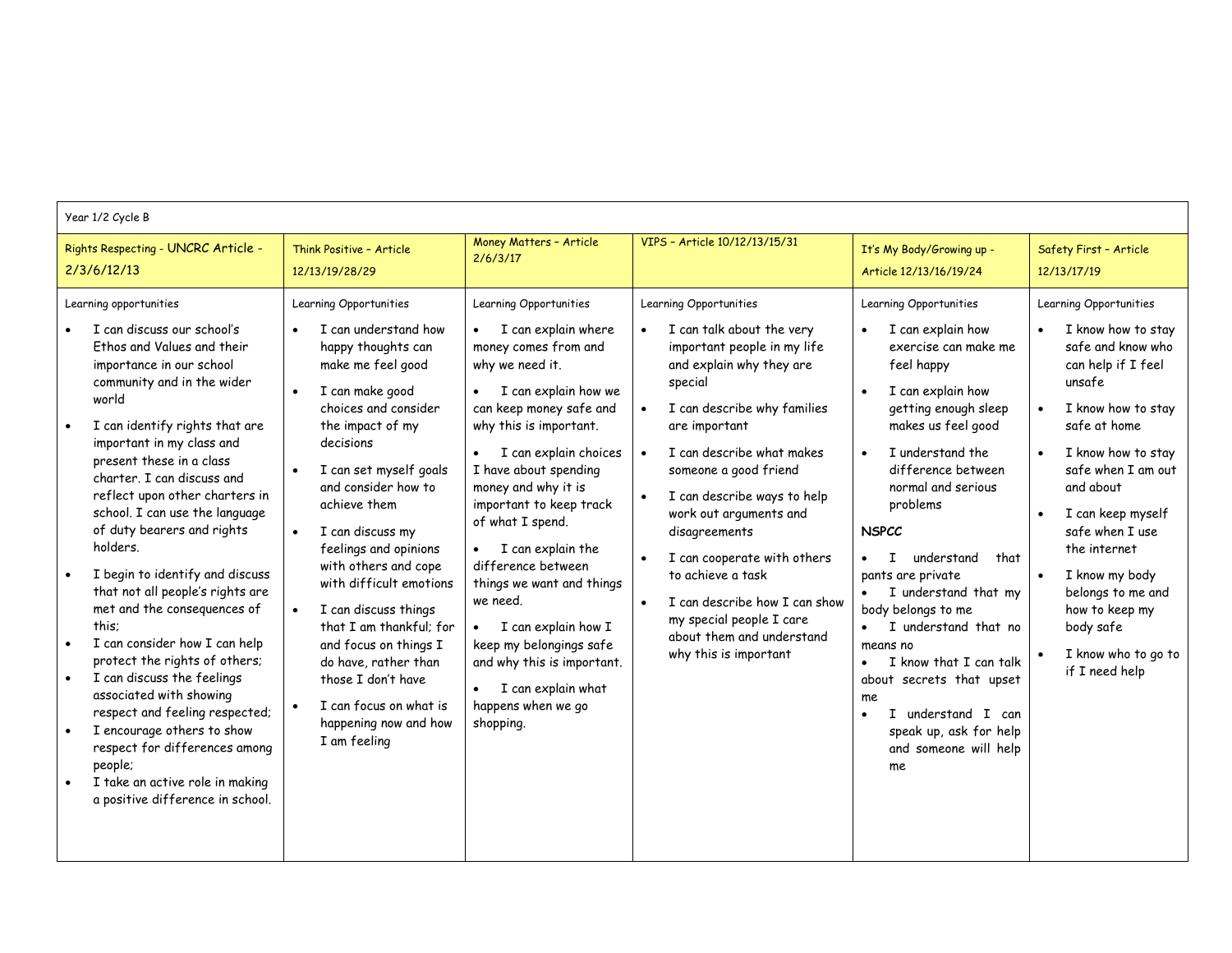| Year 3/4 Cycle B                                                                                                                                                                                                                                                                                                                                                                                                                                                                                                                                                                                                                                                                                                         |                                                                                                                                                                                                                                                                                                                                                                                                                                                                                                                                         |                                                                                                                                                                                                                                                                                                                                                                                                                                                                                                                                                                                                     |                                                                                                                                                                                                                                                                                                                                                                                                           |                                                                                                                                                                                                                                                                                                                                                                                                                                                                                                                                                       |                                                                                                                                                                                                                                                                                                                                                                                                                                                                     |  |  |
|--------------------------------------------------------------------------------------------------------------------------------------------------------------------------------------------------------------------------------------------------------------------------------------------------------------------------------------------------------------------------------------------------------------------------------------------------------------------------------------------------------------------------------------------------------------------------------------------------------------------------------------------------------------------------------------------------------------------------|-----------------------------------------------------------------------------------------------------------------------------------------------------------------------------------------------------------------------------------------------------------------------------------------------------------------------------------------------------------------------------------------------------------------------------------------------------------------------------------------------------------------------------------------|-----------------------------------------------------------------------------------------------------------------------------------------------------------------------------------------------------------------------------------------------------------------------------------------------------------------------------------------------------------------------------------------------------------------------------------------------------------------------------------------------------------------------------------------------------------------------------------------------------|-----------------------------------------------------------------------------------------------------------------------------------------------------------------------------------------------------------------------------------------------------------------------------------------------------------------------------------------------------------------------------------------------------------|-------------------------------------------------------------------------------------------------------------------------------------------------------------------------------------------------------------------------------------------------------------------------------------------------------------------------------------------------------------------------------------------------------------------------------------------------------------------------------------------------------------------------------------------------------|---------------------------------------------------------------------------------------------------------------------------------------------------------------------------------------------------------------------------------------------------------------------------------------------------------------------------------------------------------------------------------------------------------------------------------------------------------------------|--|--|
| Rights Respecting - UNCRC Article -<br>2/3/6/12/13                                                                                                                                                                                                                                                                                                                                                                                                                                                                                                                                                                                                                                                                       | Think Positive - Article<br>12/13/19/28/29                                                                                                                                                                                                                                                                                                                                                                                                                                                                                              | Money Matters - Article 2/6/3/17                                                                                                                                                                                                                                                                                                                                                                                                                                                                                                                                                                    | VIPS - Article 10/12/13/15/31                                                                                                                                                                                                                                                                                                                                                                             | It's My Body/Growing up -<br>Article 12/13/16/19/24                                                                                                                                                                                                                                                                                                                                                                                                                                                                                                   | Safety First - Article<br>12/13/17/19                                                                                                                                                                                                                                                                                                                                                                                                                               |  |  |
| Learning opportunities<br>I can discuss our school's Ethos and<br>Values and their importance in our<br>school community and in the wider<br>world<br>I can identify rights that are<br>$\bullet$<br>important in my class and present<br>these in a class charter. I can<br>discuss and reflect upon other<br>charters in school. I can use the<br>language of duty bearers and rights<br>holders.<br>I can help others to understand<br>what their rights are;<br>I can reflect on how they can put<br>$\bullet$<br>democracy into action;<br>I can identify what they can do to<br>respect the rights of others to a<br>greater extent;<br>I can consider how they can<br>$\bullet$<br>challenge harmful stereotypes. | Learning Opportunities<br>I understand that<br>having a positive<br>attitude is good for<br>our mental health<br>I can recognised and<br>manage positive and<br>negative thoughts<br>effectively<br>I understand that<br>some changes can be<br>difficult, but there<br>are things we can do<br>to cope<br>I can use<br>mindfulness<br>techniques to keep<br>calm<br>I can identify<br>uncomfortable<br>emotions and manage<br>them effectively<br>I can apply a positive<br>attitude towards<br>learning and take on<br>new challenges | Learning Opportunities<br>I can explain what skills<br>$\bullet$<br>are needed for a range of<br>jobs and why people go to<br>work<br>I can explain the<br>$\bullet$<br>different ways people pay<br>for things<br>I can explain ways people<br>can borrow money and<br>discuss some<br>consequences of<br>borrowing<br>I can explain the<br>difference between<br>things we want and things<br>we need<br>I can explain how adverts<br>try to influence our<br>spending and why they do<br>this<br>I can explain ways I can<br>keep track of what I<br>spend and why it is<br>important to do this | Learning Opportunities<br>I can explain why we<br>need new friendships<br>and how to make them<br>I can create a list of<br>positive actions<br>needed to stay friends<br>with my friends<br>I can identify my<br>support network<br>I can demonstrate<br>strategies for<br>resolving conflicts<br>I can identify what<br>bullying is<br>I know what to do if<br>$\bullet$<br>someone is being<br>bullied | Learning Opportunities<br>I can name the main<br>parts of boys' and girls'<br>bodies<br>I understand that we<br>$\bullet$<br>are all different and<br>understand that we all<br>like different things<br>I can describe how I<br>$\bullet$<br>will change as I get<br>older<br>I can describe what<br>$\bullet$<br>might change in a<br>person's life and how<br>this might make them<br>feel<br>I know why it is<br>$\bullet$<br>important to get enough<br>sleep<br>I know how good<br>$\bullet$<br>hygiene help-s to stop<br>the spread of disease | Learning Opportunities<br>I can be responsible<br>for making good<br>choices to stay safe<br>and healthy<br>I can identify a risky<br>situation and act<br>responsibly<br>I understand that I<br>can choose not to do<br>something that makes<br>me feel<br>uncomfortable<br>I know how to be safe<br>on and near the road<br>I know about<br>dangerous substances<br>and how they affect<br>the human body<br>I can keep myself<br>safe when I use the<br>internet |  |  |